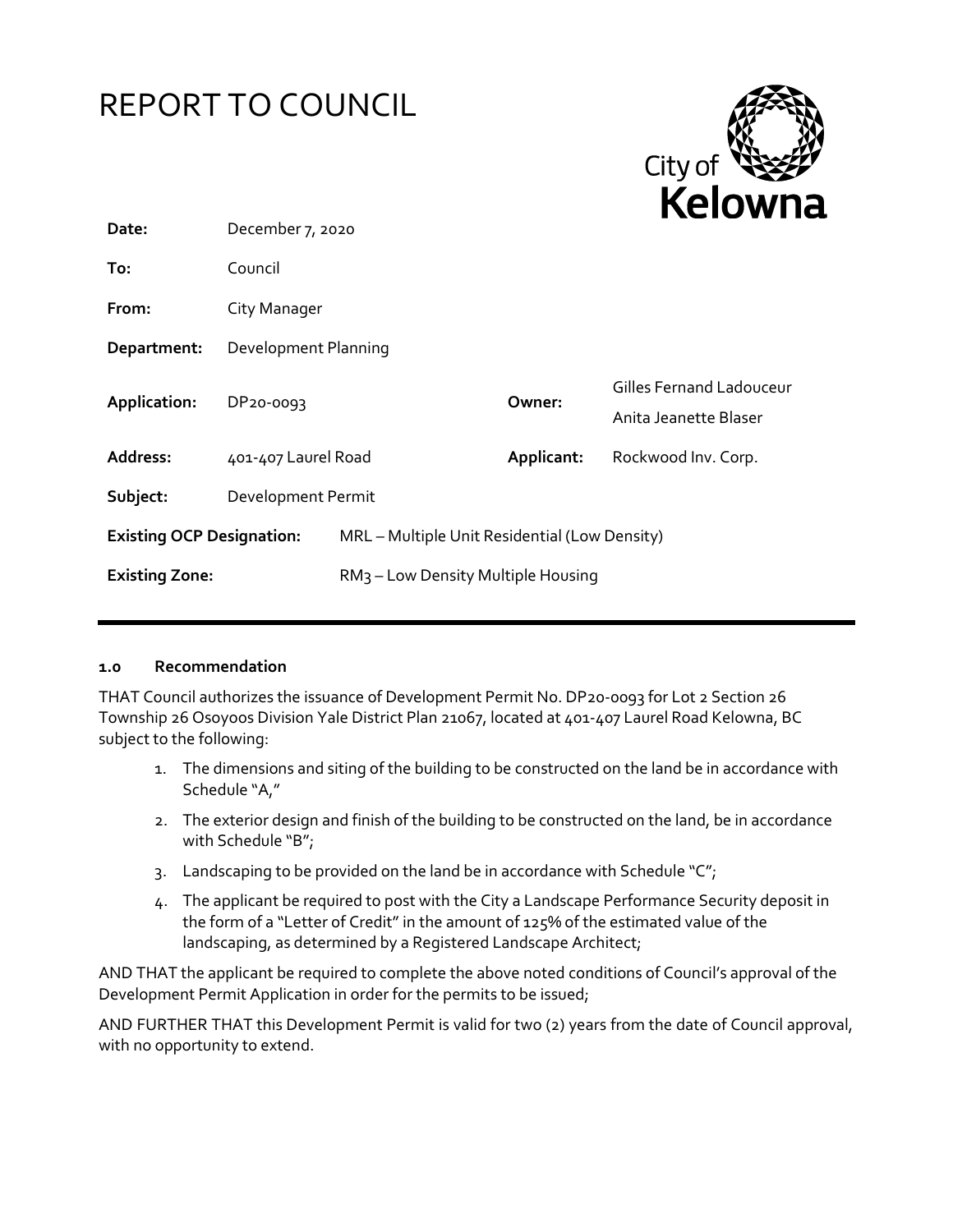## 2.0 **Purpose**

To consider the form and character of a multiple dwelling housing development.

## **3.0 Development Planning**

Staff supports the form and character development permit for the 10-unit multiple dwelling housing project on the subject property. The property is currently zoned RM3 – Low Density Multiple Housing, and there are no variances being requested as part of this application. This application meets many of the Official Community Plan's (OCP) Urban Infill objectives with respect to Compact Urban Form and Sensitive Infill.

The proposal includes the provision of ground oriented units which front on to Laurel Road. Staff have worked with the applicant on the form and character of the west (Laurel Road) elevations of the row housing buildings, to ensure they meet the design guidelines in the OCP. Overall, the proposed design achieves the following form and character objectives, from the OCP's Comprehensive Design Guidelines:

- Visually prominent entrances;
- Use of a variety of materials to create contrast and reduce the apparent mass of a building; and
- Architectural unity and cohesiveness between buildings

The property is located within the Permanent Growth Boundary in the City's Rutland OCP sector. The increase in density at this location is supported by local amenities such as parks, schools, transit and recreational opportunities in the immediate area.

## **4.0 Proposal**

## 4.1 Background

There is an existing four dwelling housing development on the subject property that is proposed to be demolished.

## 4.2 Project Description

This development proposal is for the construction of ten two-bedroom dwelling units, in four separate buildings. The proposal contains two buildings of row housing (each containing three dwellings) and two buildings of semi-detached housing (each containing two dwellings). All units have private amenity space in the form of patios. Each dwelling has a garage, and one van-accessible visitor parking stalls is located on site. Access to the site is through a central drive aisle.

Materials include board and batten siding, horizontal fibre cement siding and panels and a cultured stone base. The colour palette is included in Schedule B. The landscape plan includes a row of trees along the rear property line, to separate the development from two dwelling housing located to the east. The project meets the RM3 – Low Density Row Housing regulations and no variances are being requested.

## 4.3 Site Context

The subject property is located midblock on the east side of Laurel Road, near the intersection of Mugford Road. It is within the City's Permanent Growth Boundary, and has a walk score of 45, indicating that most errands require a car.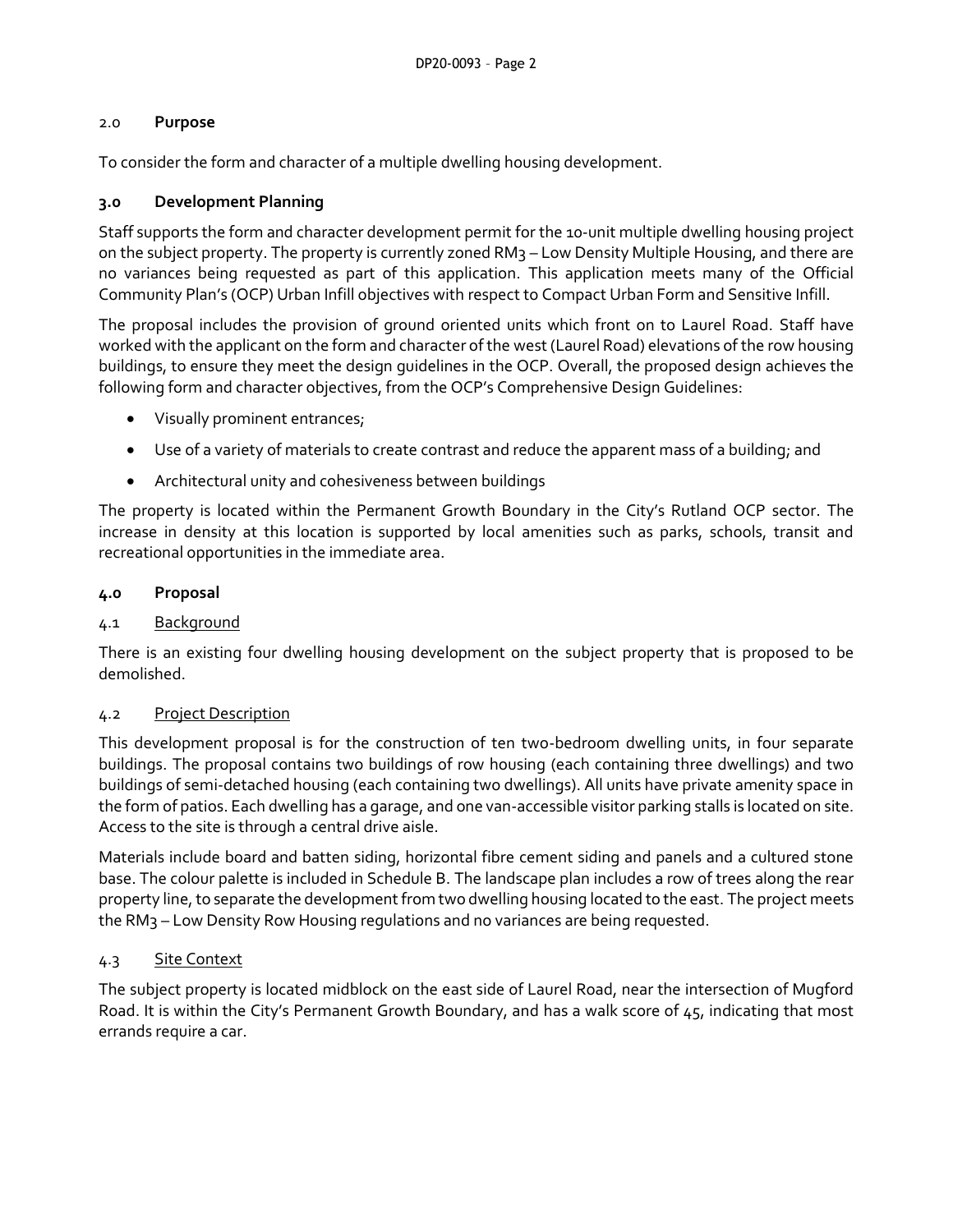| Orientation | Zoning                                                                  | <b>Land Use</b>           |  |
|-------------|-------------------------------------------------------------------------|---------------------------|--|
| North       | RM <sub>3</sub> - Low Density Multiple Housing                          | Multiple Dwelling Housing |  |
| East        | RU6 - Two Dwelling Housing                                              | Two Dwelling Housing      |  |
| South       | RM <sub>3</sub> – Low Density Multiple Housing                          | Multiple Dwelling Housing |  |
| West        | RM <sub>3</sub> - Low Density Multiple Housing<br>RU1-Large Lot Housing | Single Dwelling Housing   |  |

Specifically, adjacent land uses are as follows:

## **Subject Property Map:** 401-407 Laurel Road



# 4.4 Zoning Analysis Table

| <b>Zoning Analysis Table</b>                          |                              |                  |  |  |
|-------------------------------------------------------|------------------------------|------------------|--|--|
| <b>CRITERIA</b>                                       | <b>RM3 ZONE REQUIREMENTS</b> | <b>PROPOSAL</b>  |  |  |
| <b>Development Requlations</b>                        |                              |                  |  |  |
| Max. Floor Area Ratio                                 | 0.8                          | 0.74             |  |  |
| Max. Site Coverage (buildings)                        | 40 %                         | 35.2 %           |  |  |
| Max. Site Coverage (buildings,<br>parking, driveways) | 6o %                         | 59.7%            |  |  |
| Max. Height                                           | 10.0 m (3 storeys)           | 9.1 m (3 stores) |  |  |
| Min. Front Yard (Laurel Rd)                           | 1.5 <sub>m</sub>             | 1.5 <sub>m</sub> |  |  |
| Min. Side Yard (north)                                | 4.0 m                        | 4.0 m            |  |  |
| Min. Side Yard (south)                                | 4.0 m                        | 4.0 m            |  |  |
| Min. Rear Yard (east)                                 | 7.5 <sub>m</sub>             | 7.5 <sub>m</sub> |  |  |